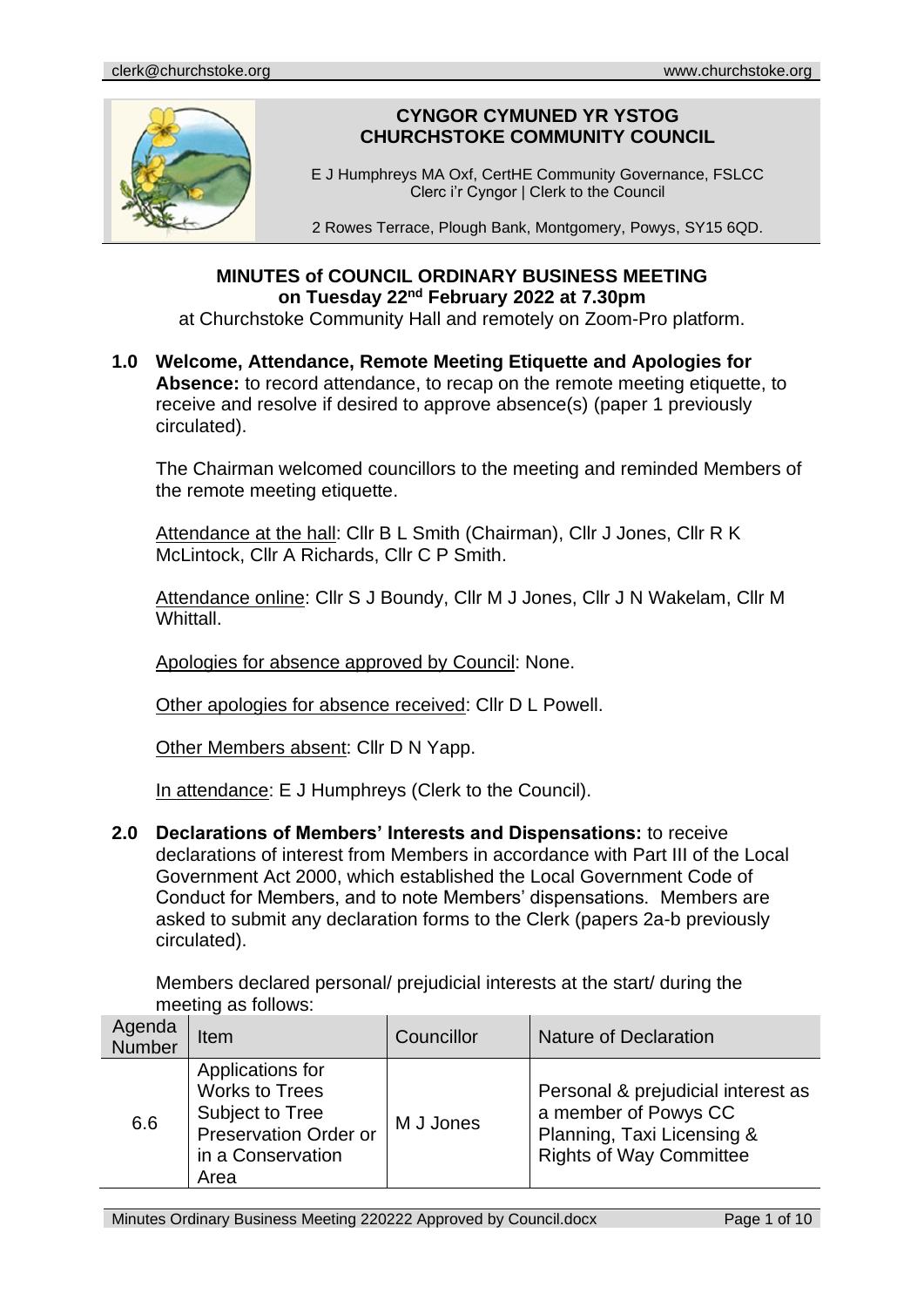| 14.2 | l Grounds<br>Maintenance & Grass   J Jones<br>  Cutting |  | Personal & prejudicial interest<br>submitting a tender. |
|------|---------------------------------------------------------|--|---------------------------------------------------------|
|------|---------------------------------------------------------|--|---------------------------------------------------------|

**3.0 Public Participation:** to receive members of the public who wish to address the council in respect of any item of business included in the agenda. Any member of the public wishing to speak must notify the Clerk by email to [clerk@churchstoke.org](mailto:clerk@churchstoke.org) or telephone 01686-668790 or in person, no later than 15 minutes prior to the start of the meeting. Members of the public addressing the council are asked to respect matters of confidentiality and privacy. None.

# **4.0 Electoral Matters**

4.1 Hyssington Ward: further to the Declaration of Vacancy dated 4<sup>th</sup> Jul'21 and Notice of Intent to Co-Opt 8<sup>th</sup> Aug'21, to receive expressions of interest and to co-opt to the vacancy in the office of community councillor for Hyssington Ward. The Chairman reminded Members of the vacancy in Hyssington Ward and of publication of intent to co-opt. The Clerk reported no expressions of interest have been received.

Action – Members to seek

4.2 Elections May 2022: to brief Council verbally for information, on the elections timetable and process as relayed by the elections office at Clerks' briefing  $17<sup>th</sup>$ Feb'22.

The Clerk summarised from the meeting and reported key election stages as follows:

| Notice of Election                                               | 14th Mar' 2022              |
|------------------------------------------------------------------|-----------------------------|
| Close of Nomination (including deadline for withdrawals)         | 4pm, 5 <sup>th</sup> Ap'22  |
| Deadline to appoint Election Agents                              | 4pm, 5 <sup>th</sup> Apr'22 |
| <b>Statement of Persons Nominated</b>                            | 4pm, 6 <sup>th</sup> Apr'22 |
| Polling Day                                                      | 5 <sup>th</sup> Apr'22      |
| Counting of the Votes                                            | $6th$ Apr'222               |
| Existing councillors retire /New elected councillors take office | $9th$ May'22                |
| Last date for you to hold Annual Meeting                         | 23rd May'22                 |
| Deadline to submit Election Expenses                             | 6 <sup>th</sup> Jun'22      |

The Clerk also reported the nomination papers will be available online and may be submitted by email to nominations@ or enwebiadau although hard copy nominations may be delivered in person to offices at from 15<sup>th</sup> March until 4pm, 5<sup>th</sup> April at County Hall, Llandrindod Wells, and on specific dates to be confirmed at Neuadd Brycheiniog (Brecon), Ty Maldwyn (Welshpool), Ladywell House (Newtown).

# **5.0 Minutes of Previous Meetings**

5.1 To approve & sign the minutes as a correct record of the remote Ordinary Business Meeting 18<sup>th</sup> January 2022 (paper 5.1 previously circulated). The minutes of the Ordinary Business Meeting 18th January 2022 were reviewed.

# RESOLVED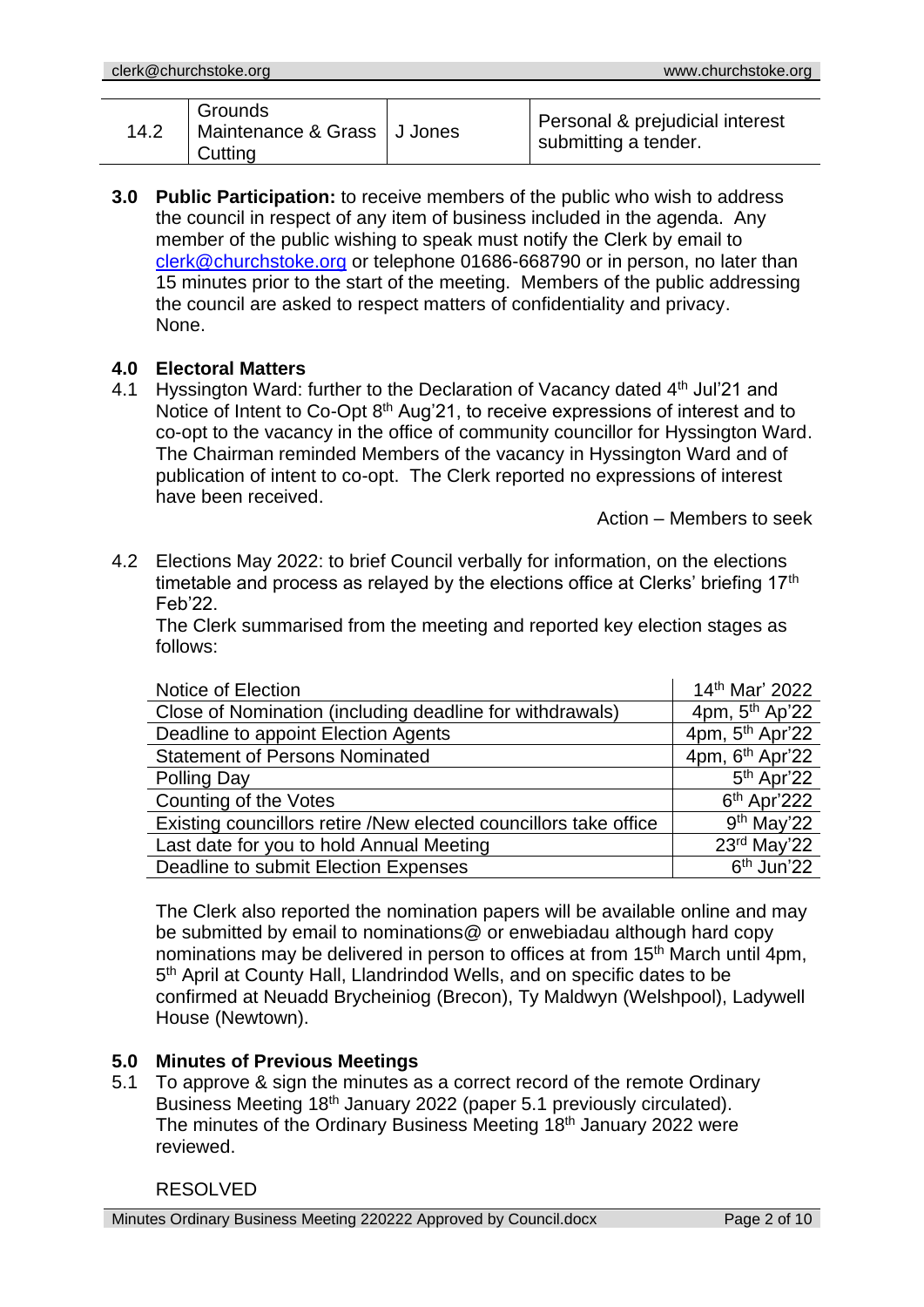*The minutes of the Ordinary Business Meeting 18th January 2022 are approved and signed as a correct record,*

5.2 To report, for information purposes only, matters arising from the minutes of the remote Ordinary Business Meeting 18th January 2022. None.

# **6.0 Planning & Building Control**

- 6.1 Planning & Building Control General Correspondence:
	- 6.1.1 Powys CC: to receive for information, an update for Community & Town Councils in Powys on the Riverine Special Areas for Conservation & Phosphorous/ Phosphate position and actions (paper 6.1.1 previously circulated). Council received the information update.
	- 6.1.2 Planning Aid Wales: to receive details of training opportunities, if any, and to resolve if desired on attendance (inc. papers 6.1.2a-c previously circulated). Council received details of training opportunities.
	- 6.1.3 Other Correspondence: to receive and circulate for information such other planning and building control general correspondence as will be brought to the attention of the council by the Clerk. None.
- 6.2 Powys CC Planning Determinations: to report from Powys CC notifying the community council of planning decisions, if any, in the community council area (papers 6.2a-b previously circulated).

Council received notice of Powys CC planning determinations as follows:

| Ref.       | Site                                  | <b>Powys CC Decision</b> |
|------------|---------------------------------------|--------------------------|
| 21/1273/HH | Hen Felin, Churchstoke                | Consent                  |
|            | 21/2217/TRE   The Pinfold, Hyssington | Approve                  |

6.3 Planning Inspectorate Appeals: Notices of Appeals to receive & resolve responses to Notices of Planning Appeals including but not limited to those listed below. Later Notices may be considered at the discretion of the Chair. Ref. Appellant Site **Description** 

None.

6.4 Pre-application Consultations by Developers: to receive & resolve responses to pre-application consultations by developers including but not limited to those listed below. Later applications may be considered at the discretion of the Chair.

| Ref.  | $   -$ | ा ⇔<br>סווס | IC<br>ription <sup>.</sup> | GU. |
|-------|--------|-------------|----------------------------|-----|
| None. |        |             |                            |     |

### 6.5 Planning Applications:

6.5.1 To receive, for information, representations regarding planning applications None.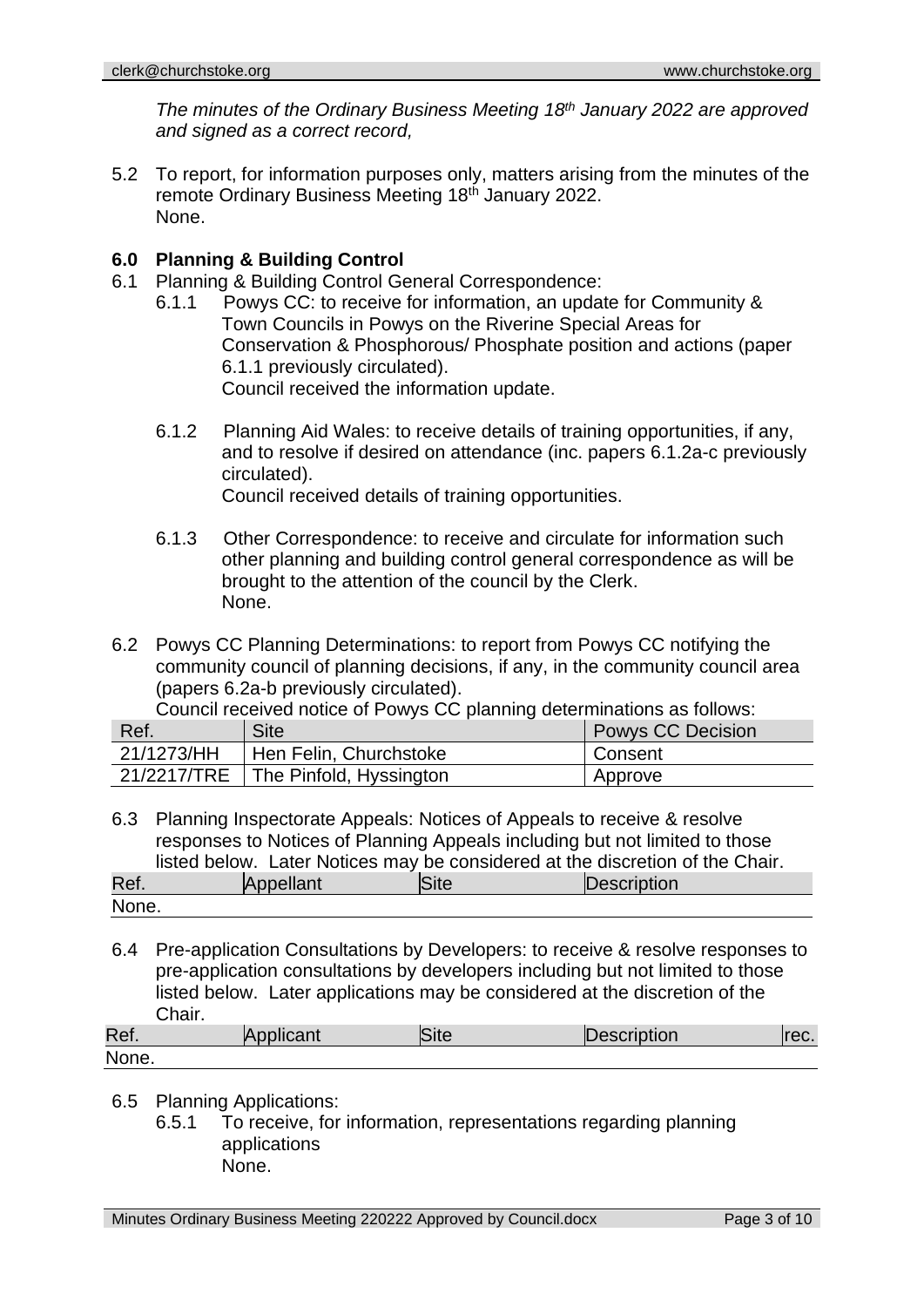| 6.5.2 |                                                                  |             | To receive & resolve responses to consultations; full application(s)    |      |  |  |
|-------|------------------------------------------------------------------|-------------|-------------------------------------------------------------------------|------|--|--|
|       | detail(s) at http://pa.powys.gov.uk/online-applications/?lang=EN |             |                                                                         |      |  |  |
|       |                                                                  |             | including but not limited to those listed below. Later applications may |      |  |  |
|       | be considered at the discretion of the Chair.                    |             |                                                                         |      |  |  |
| Ref.  | Applicant                                                        | <b>Site</b> | Description                                                             | rec. |  |  |
| None. |                                                                  |             |                                                                         |      |  |  |

6.6 Applications for Works to Trees Subject to Tree Preservation Order or in a Conservation Area – to receive & resolve responses to consultations including but not limited to those listed below. Later applications may be considered at the discretion of the Chair.

Declaration of Members' Interests:

• Cllr M J Jones declared a personal and prejudicial interest and left the meeting for this item.

The Chairman referred Members to the consultations.

# RESOLVED

*CCC responds to consultations on works to trees subject to tree preservation order or in a conservation area as follows*

| Ref.                     | Applicant         | <b>Site</b> | Description                            | rec. |
|--------------------------|-------------------|-------------|----------------------------------------|------|
| 22/0146/TRE              | Mr Philip Delves, | Elmhurst,   | Application for works to $\mid S \mid$ |      |
| (Papers 6.6a-d Elmhurst, |                   | Churchstoke | trees in a conservation                |      |
| previously               | Churchstoke       |             | larea                                  |      |
| circulated)              |                   |             |                                        |      |

Action – Clerk to process

- 6.7 Planning Enforcement:
	- 6.7.1 From other bodies to CCC: to report for information, planning enforcement matters within the community as will be brought to the attention of the council by the Clerk.
		- a) Powys CC: BOC/21/0002 Rear of Courthouse Inn, Churchstoke: to receive information on case closure (paper 6.7.1a previously circulated).

Council received the information.

6.7.2 From CCC to Powys CC: to report planning enforcement matters within the community. The Chairman invited Members to bring forward planning enforcement

matters within the community for the attention of the planning authority. None.

# **7.0 Recreation**

7.1 Her Majesty The Queen's Platinum Jubilee: to receive information and to resolve whether/ how to support the community celebrate the Queen's Platinum Jubilee (papers 7.1a-d previously circulated).

Council received information from the Churchstoke Recreation Association and the occupier of Todleth Hill regarding possibilities for events to celebrate Her Majesty The Queen's Platinum Jubilee. The Clerk also reported enquiries from Powis Estates and Powys CC.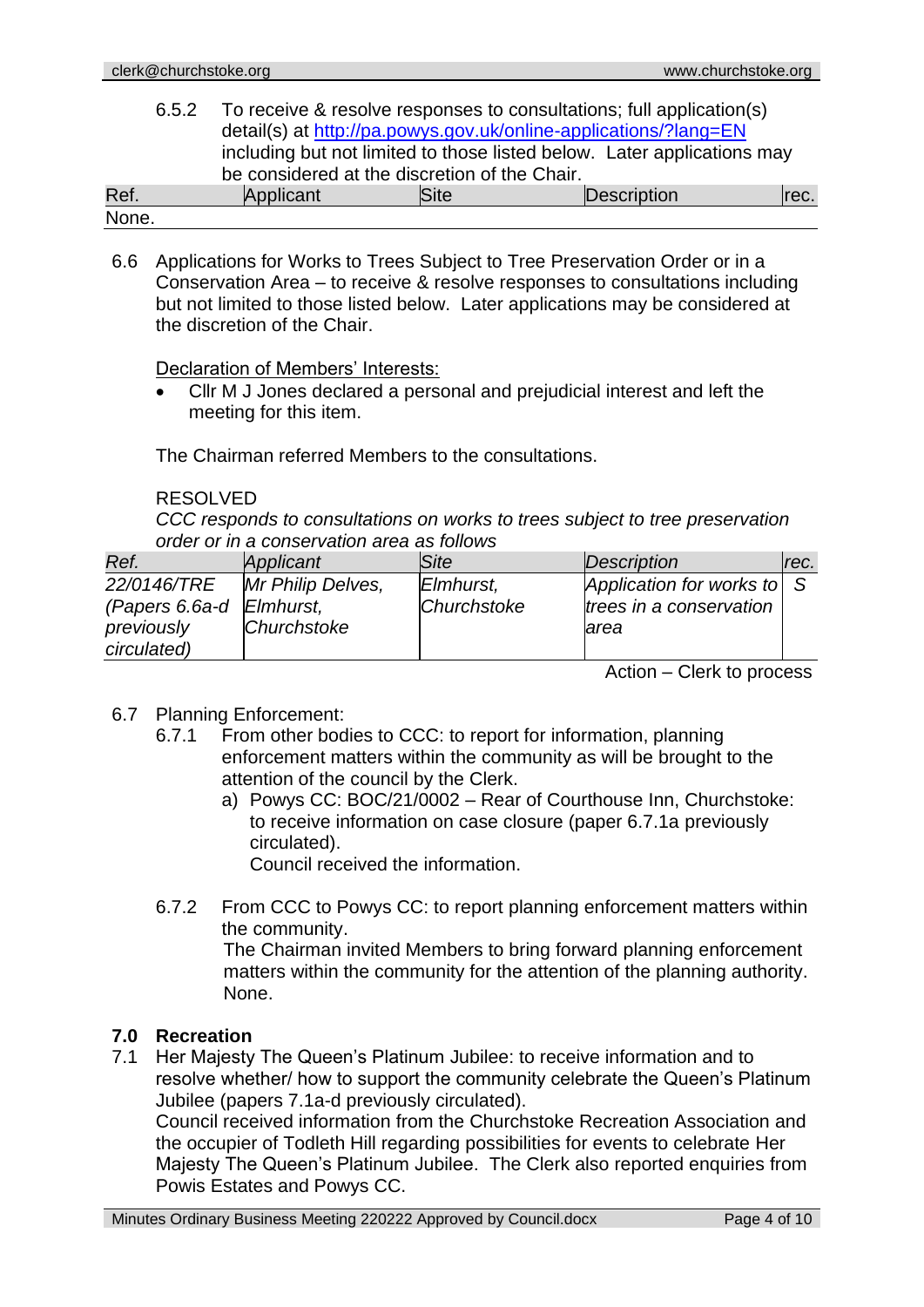RESOLVED

*CCC prefers to leave arrangements for a hilltop beacon to Powis Estates and will focus on supporting village celebrations. CCC agrees to liaise with the Churchstoke Recreation Association, via Cllr C P Smith, for arrangements in the village and is open to providing some financial support to both electoral wards for public events to celebrate the Jubilee.*

> Action – Clerk to reply and Cllr C P Smith to liaise with CRA

# **8.0 Reports from Representatives to Outside Bodies**

8.1 Friends of the Green and Horsewell (FOTGAH): Village Green at Hyssington: to report, and resolve if desired, from CCC's representative to FOTGAH (Cllr R K McLintock).

Cllr R K McLintock reported that a decision is expected from Powys CC by the end of the month.

8.2 Powys CC Liaison Meeting: to report from the Powys CC/ Community & Town Councils meeting 1st Feb'22 (papers 8.2a-b previously circulated). The Clerk reported on attendance at the liaison meeting and referred Members to the agenda and previous minutes to illustrated matters discussed.

# **9.0 Finance and Assets**

- 9.1 Finance Specific Correspondence: to receive and circulate for information such other financial correspondence as will be brought to the attention of the council by the Clerk. None.
- 9.2 Items Received Since Last Meeting: to report for information.

| Payer                              | <b>Description</b>                         |        |
|------------------------------------|--------------------------------------------|--------|
| <b>Churchstoke Bowling Club</b>    | Peppercorn rent 2021-22                    | 1.00   |
| <b>B P H Llewellyn</b>             | Field allotment rent 2021-22 plots 1 & 2   | 220.00 |
| <b>NatWest Bank</b>                | Gross interest Jan'22                      | 0.18   |
| Powys CC                           | Waste recycling proceeds Q2 Jul-Sep'21     | 44.97  |
| <b>W J Morris Funeral Services</b> | Cemetery burial & excl. right fees plot 95 | 380.00 |
|                                    | Total                                      | 646.15 |

9.3 Items for Payment: to resolve to approve items for payment as follows: The Chairman referred Members to the items listed for payment.

| <i>RESOLVED</i>         |  |
|-------------------------|--|
| $000 \div 100 \div 200$ |  |

*RESOLVED*

| Chq  | Payee                  | <b>Description</b>               | <b>£ex vat</b> | <b>£vat</b> | <b>£total</b> |
|------|------------------------|----------------------------------|----------------|-------------|---------------|
| 1432 | E J Humphreys          | Re-imburse for                   | 110.00         | 22.00       | 132.00        |
|      |                        | Certificates of Grant of         |                |             |               |
|      |                        | <b>Exclusive Right of Burial</b> |                |             |               |
| 1433 | <b>SLCC</b>            | 12th Edn Local Council           | 119.00         | 0.00        | 119.00        |
|      | <b>Enterprises Ltd</b> | Administration                   |                |             |               |
| 1434 | E J Humphreys          | <b>Re-imburse for Norton</b>     | 79.16          | 15.83       | 94.99         |
|      |                        | anti-virus 26/01/2022            |                |             |               |

*CCC authorises payments as follows:*

Minutes Ordinary Business Meeting 220222 Approved by Council.docx Page 5 of 10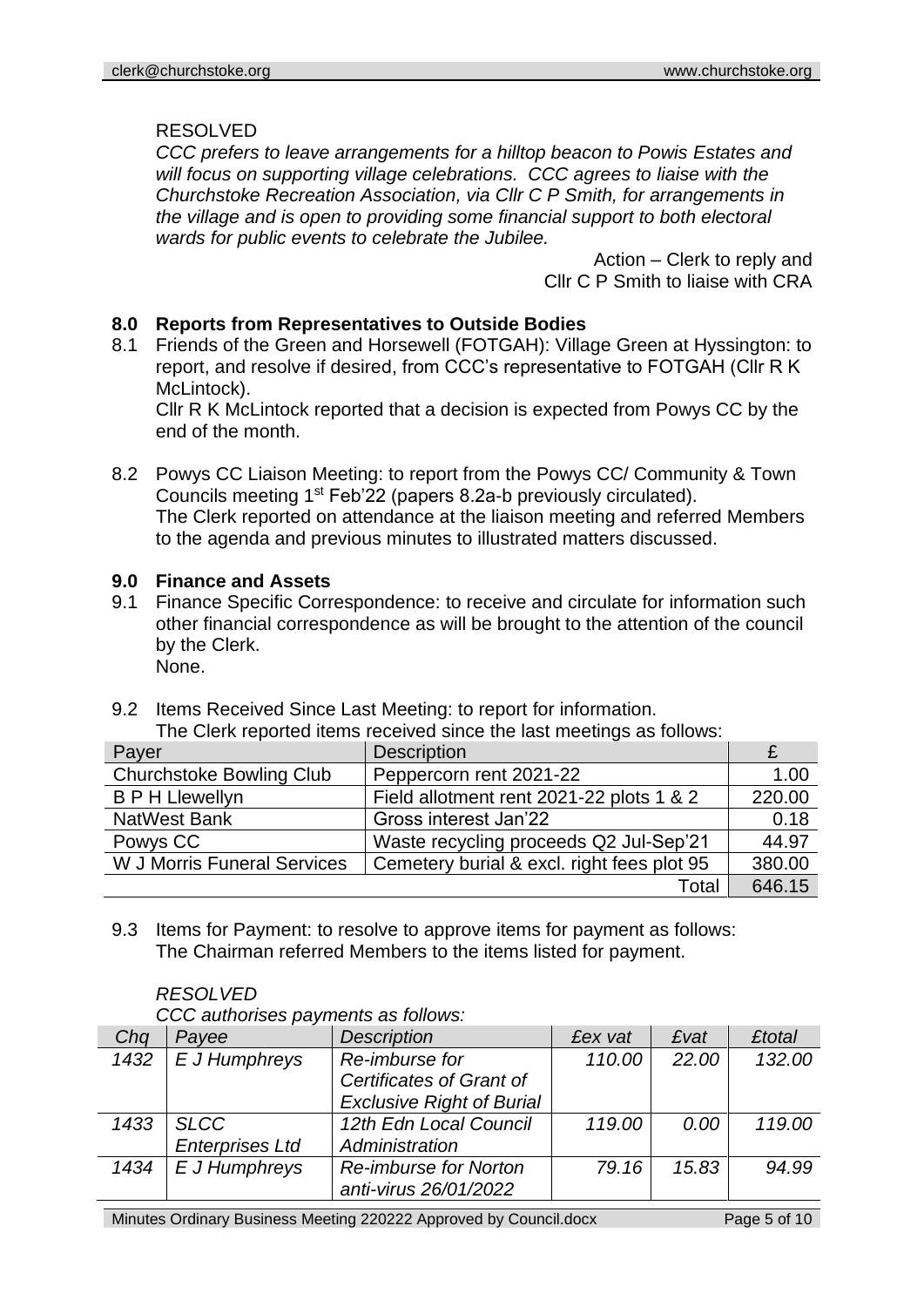| 1435                                                    | Powys CC       | <b>Rec Field Trade refuse</b><br>bin 01-10-2021 to 31-<br>$12 - 2021$ | 41.23 | 0.00                   | 41.23  |
|---------------------------------------------------------|----------------|-----------------------------------------------------------------------|-------|------------------------|--------|
| 1436                                                    | GloverSure Ltd | Deleting & creating                                                   | 12.35 | 2.47                   | 14.82  |
|                                                         |                | email accounts                                                        |       |                        |        |
| 1437                                                    | E J Humphreys  | Zoom Pro Feb'22                                                       | 11.99 | 2.40                   | 14.39  |
| Total for authorisation this meeting<br>373.73<br>42.70 |                |                                                                       |       |                        | 416.43 |
| To report items previously authorised                   |                |                                                                       |       |                        |        |
| 1438                                                    | E J Humphreys  | Clerk net salary Feb'22                                               |       | As employment contract |        |

Action – Clerk to process

### 9.4 Financial Balances: Consolidated Bank Balances: to report consolidated balances to date after transfers, receipts & payments. The Clerk reported on gross, ring-fenced funds & net available bank balances as follows:

| Item                                | Current acc. $E \mid$ | Reserve acc. £ |
|-------------------------------------|-----------------------|----------------|
| Gross balances                      | 1,000.00              | 19,434.11      |
| Less consolidated ring-fenced funds | 0.00                  | 8,460.64       |
| Net balances available              | 1,000.00              | 10,973.47      |

# **10.0 Highways & Rights of Way**

- 10.1 Highways & Rights of Way Specific Correspondence: to receive for information such items of highways/ rights of way correspondence as will be brought be brought to the attention of the council by the Clerk.
	- a) Powys CC: Notice of emergency closure C2054 Mellington 31<sup>st</sup> Jan to 2<sup>nd</sup> Feb'22 (papers 10.1.1a-b previously circulated). Council received the retrospective information and the Clerk reminded Council that it was circulated to councillors at the time.
- 10.2 Reports from CCC to Powys CC/ Shropshire Council: to report and resolve if desired, highways/ rights of way maintenance matters, if any. The Chairman invited Members to bring forward highways matters for the attention of the highways authorities.

# RESOLVED

*CCC reports highways matters to Powys CC/ Shropshire Council as follows:*

- *a) C2056 Cefn Bank, Hyssington: blocked drains leading to road erosion*
- *b) U2715 Yewtree Farm lane, Hyssington: blocked culvert causing water to flow over the road leading to road erosion; potholes further along the lane*
- *c) A489 junction with C2147: blocked drains leading to road erosion*
- *d) A489 near Moonlight Barns lay-by: blocked drains leading to water flowing over the main road*
- *e) A490 near Churchstoke Bridge: blocked drains near the pumping station unable to cope with recent rainfall*
- *f) C2055 Old Churchstoke towards Priest Weston: deep pothole*
- *g) C2055 Hall Bank: subsidence near the Stilt House.*

Action – Clerk to process

The Clerk explained that individual councillors or members of the public can, if they wish, log highways defect reports directly on the Powys CC website.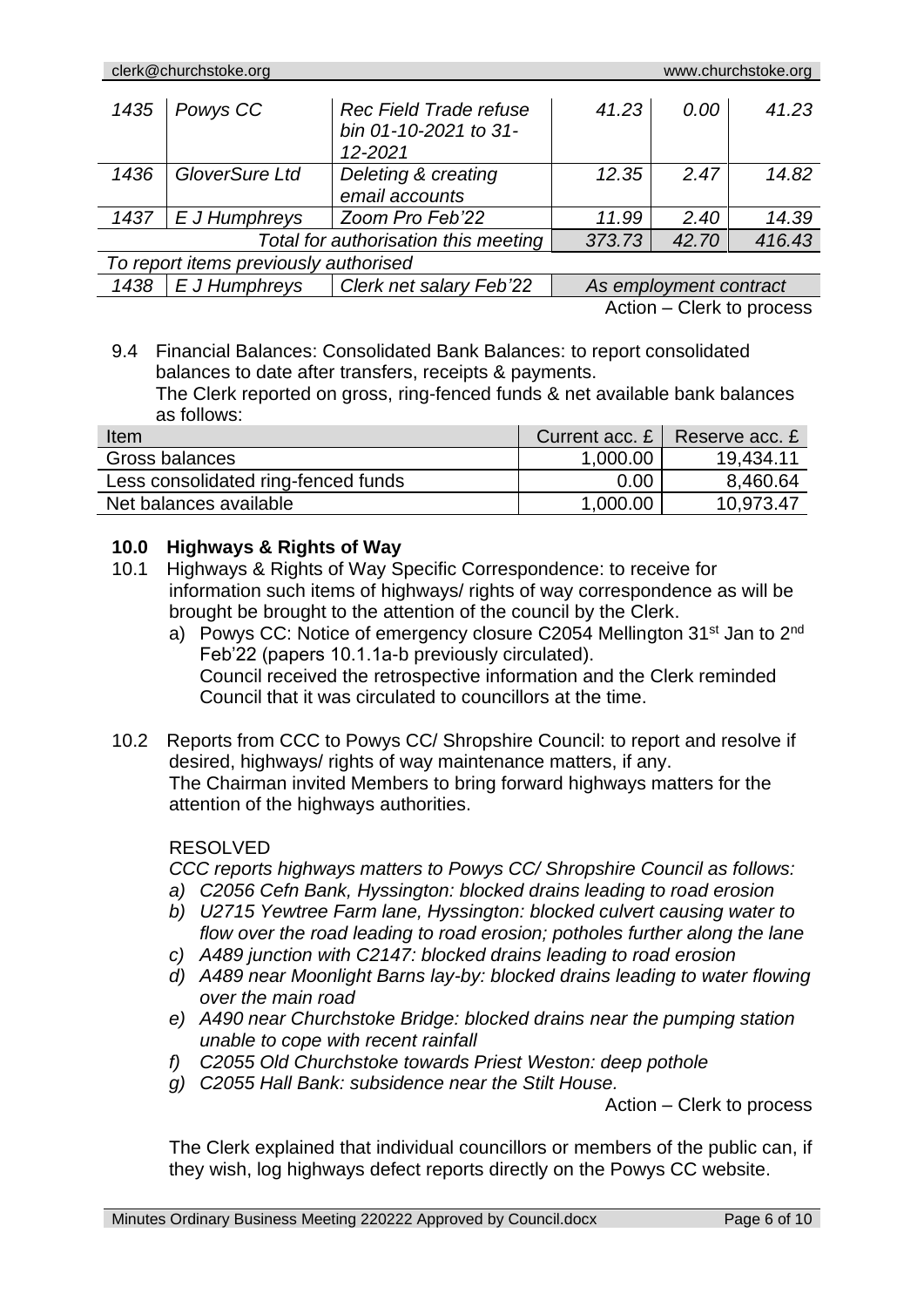#### RESOLVED

*CCC will set links on its website to report highways defects and fly tipping directly to the county councils.*

Action – Clerk to process

- **11.0 County Councillor & County Council Report**: to receive a report, for information, from the county councillor & to discuss general Powys CC/ Shropshire Council matters.
	- a) Powys CC: County Cllr M J Jones reported:
		- A great deal of attention an effort has been directed towards dealing with the consequences of recent storms Dudley, Eunice and Franklin
		- Budget 2022-23: Council meets Thursday 24<sup>th</sup> Feb to set the budget funded by a proposed 3.9% increase in precept.

### **12.0 Correspondence**

- 12.1 One Voice Wales/ Society of Local Council Clerks
	- 12.1.1 Training Jan, Feb, Mar'22: to receive the training schedule and to resolve if desired on attendance as approved duty (paper 12.1.1 previously circulated).

Council received details of remote training for Jan, Feb, Mar'22. The Clerk asked Members to inform him if they wish to attend.

> Action – Members to notify & Clerk to process

12.2 For Circulation: to receive and circulate for information such other items of OVW/ SLCC correspondence as will be brought to the attention of the council by the Clerk.

The Clerk reported correspondence, highlighting certain items, which will be circulated electronically post meeting where electronic copies are available, and set out in appendix 1.

Action – Clerk to process

# 12.3 General Correspondence

12.3.1 For Circulation: to receive and circulate for information such items of general correspondence as will be brought be brought to the attention of the council by the Clerk.

The Clerk reported correspondence, highlighting certain items, which will be circulated electronically post meeting where electronic copies are available, and set out in appendix 2.

Action – Clerk to process

### **13.0 Chairman's Announcements, Items for Future Agenda & Date of Next Meeting**

- 13.1 Chairman's announcements: to receive for information announcements from Chairman and Members.
	- a) Chairman: encouraged the use of the recycling banks at Tuffins Car Park to bolster the Green Grants fund for the community.
	- b) Clerk: reported that the community volunteer Mrs B A Rowley and Mr D Rowley who attended weekly to the waste bin at the cemetery are standing down and urged Members to seek a successor. Council emphasised its gratitude to Mrs Rowley for many years voluntary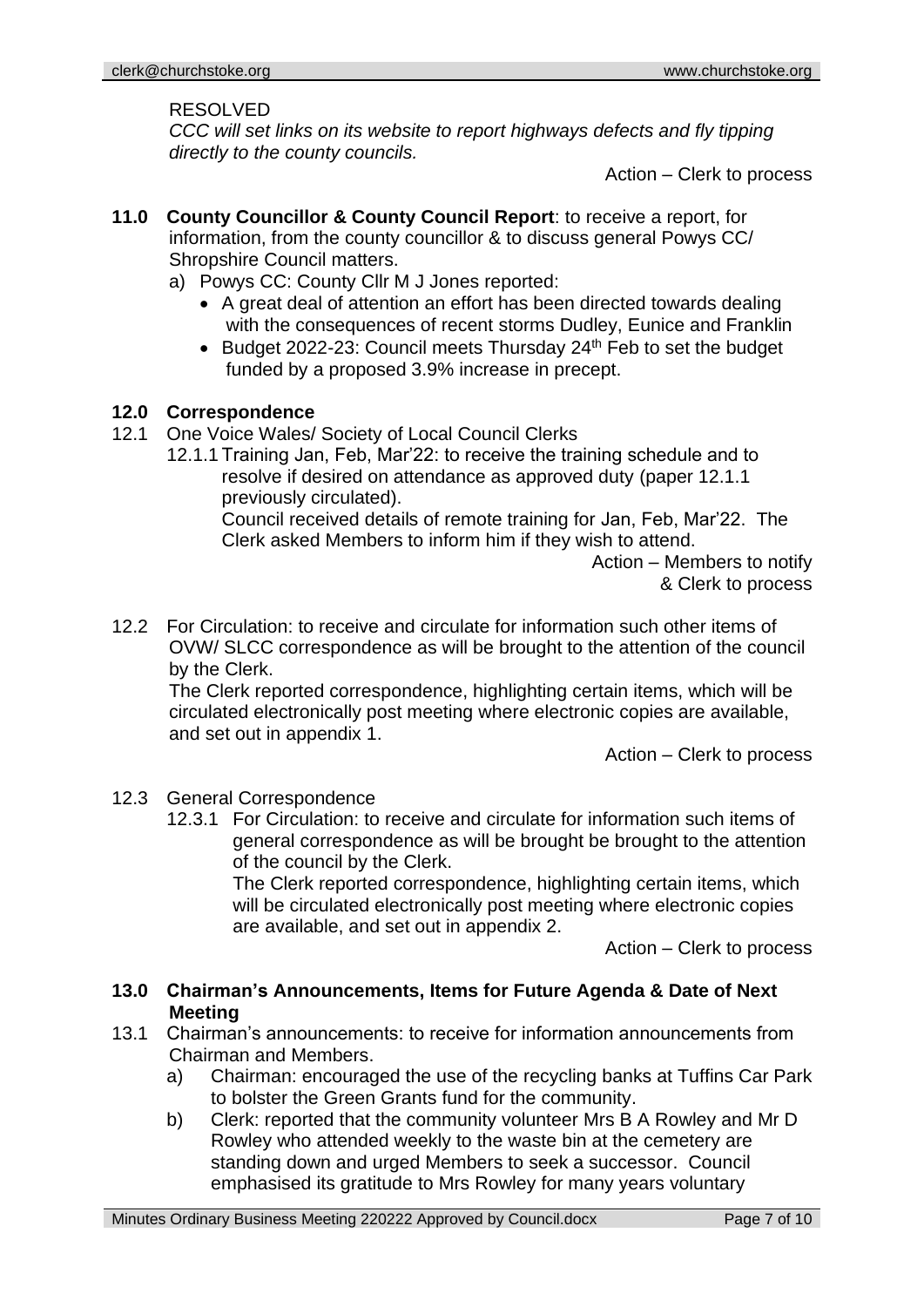service, and the Chairman agreed to purchase a token of thanks from the Chairman's Allowance.

- 13.2 Items for future agenda: to bring forward for information items for consideration for future agenda. None.
- 13.3 Date of next meeting: Ordinary Business Meeting Tue 22<sup>nd</sup> Mar'22 7.30pm.

### **14.0 Confidential Session**

14.1 Resolution to Exclude the Public and Press: Under the Public Bodies (Admission to Meetings) Act 1960 (2) to resolve that members of the public and press be requested to leave the meeting by reason of the [specified] confidential nature of the business about to be transacted.

### RESOLVED

*Under the Public Bodies (Admission to Meetings) Act 1960 (2) CCC resolves that members of the public and press be requested to leave the meeting by reason of the [specified] confidential nature of the business about to be transacted*.

14.2 Grounds Maintenance & Grass Cutting [confidential reason: commercial tenders]: to receive and resolve tenders for Grounds Maintenance & Grass Cutting 2022-23 and 2023-24 (paper 14.2a-b and confidential papers 14.2c-e previously circulated).

### Declaration of Members' Interests:

• Cllr J Jones declared a personal and prejudicial interest and left the meeting for this item.

The Clerk reminded Members that the current contract for grounds maintenance and grass cutting ends on 31<sup>st</sup> March and reported that three commercially confidential tenders have been received. Council considered value of the tenders against the specification and the budget available.

### RESOLVED:

*CCC accepts the tender of Groundforce Landscape Ltd, subject to contract, to the value of £5,713pa for two years.*

Action – Clerk to process

14.3 Confidential Correspondence [confidential reason: data protection of individuals]: to receive, and resolve if desired, such other business or correspondence of a confidential nature as will be brought to the attention of the council by the Clerk. None.

Meeting ended – 8.52pm.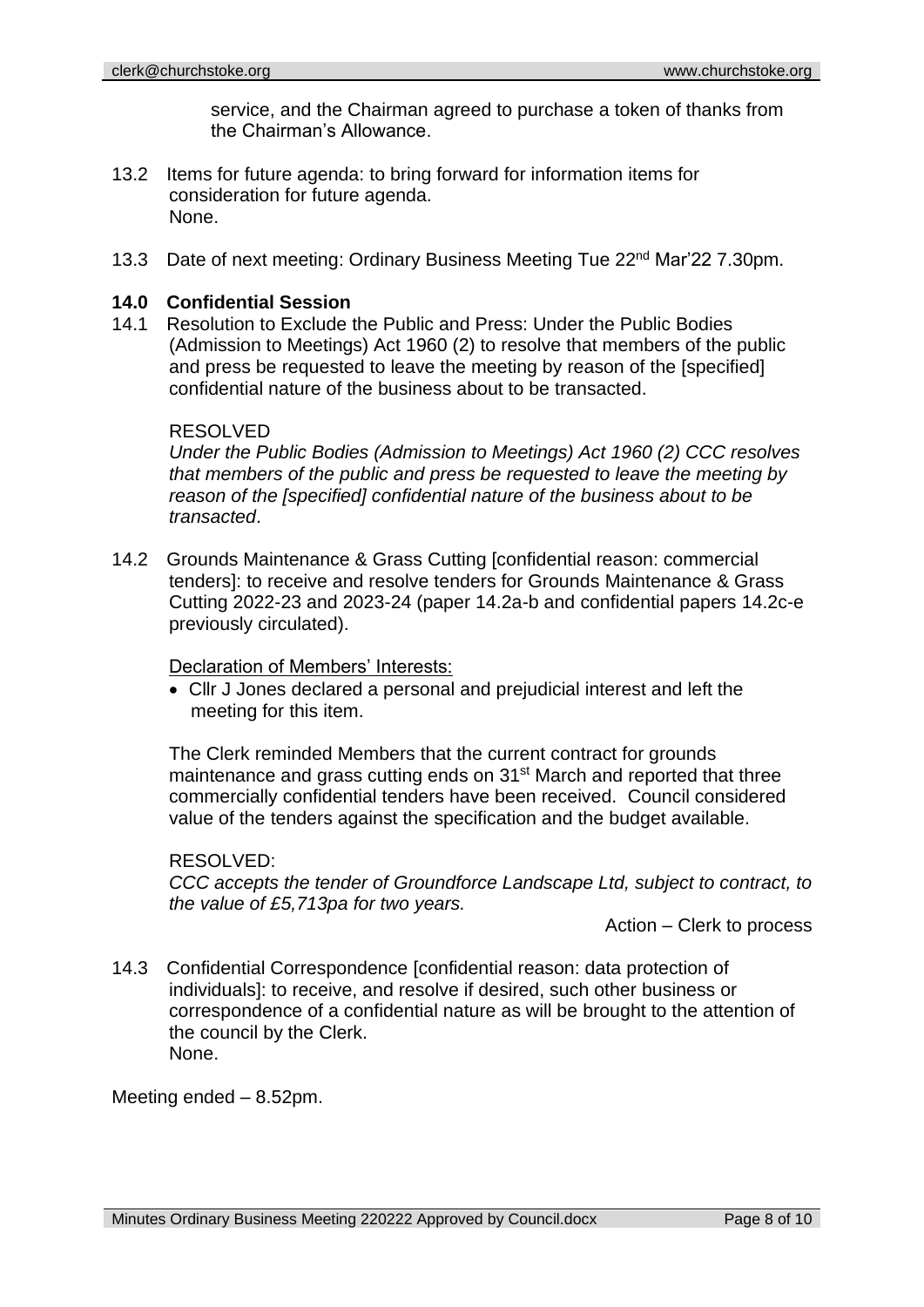#### Appendix 1: One Voice Wales/SLCC correspondence circulated post meeting

- 201 OVW TRAINING JANUARY, FEBRUARY & MARCH 2022 190122.pdf
- (☆) 02a OVW Tree planting & Orchards Nature Forum 030222.pdf
- (☆) 02b OVW Pethau Bychain Poster.pdf
- $\left\lfloor$   $\right\lfloor$  03a OVW Report on LGE Act Section 47 Multi Location Meetings 090222.pdf
- (☆ 03b OVW Section 47 Multil Location Meetings Sector Survey Report Eng.pdf
- $\left[\frac{1}{n}\right]$  04a OVW Information on Swifts 100222.pdf
- (☆) 04b OVW Gwybodaeth Gwenoliaid Duon Information on Swifts.pdf
- $\frac{1}{2}$  04c OVW Swifts.pdf
- ∴ 04d OVW Setting up Homes for Swifts pdf (1).pdf
- (☆ 04e OVW Residential bird box guidance-July 2019.pdf
- (☆) 04f OVW Leics advice.pdf
- $\frac{1}{2}$  04g OVW bocc-5-a5-4pp-single-pages.pdf
- (☆) 04h OVW Action for swifts.pdf
- $\left[$   $\frac{1}{n}\right]$  04i OVW Swifts Concerns.pdf
- $\frac{1}{2}$  05 OVW Buckingham Palace Garden Parties 2022 210122.pdf
- $\frac{1}{22}$  06 Powys PSB Public reports pack 03022022 1000 Public Service Board (1) 030222.pdf
- $\left[\frac{1}{n}\right]$  07a Audit Wales Audit Wales Fee Scheme 2022-23 released today 030222.pdf
- $\left(\frac{1}{n}\right)$  07b Audit Wales Fee\_Scheme\_2022-23\_Eng.pdf
- $\left\lfloor$  ↓ 08a NRW New Countryside Code advice for land managers 090222.pdf
- 80 O8b NRW Land Managers Guidance External Briefing (E).pdf
- (☆) 09a NRW Nature and Us the national conversation about Wales' natural environment 110222.pdf
- 20222.pdf 09b NRW Nature & Us National conversation future Wales' natural environment started 170222.pdf
- 10a OPCW Opportunities and Events 100222.pdf
- $\frac{1}{2}$  10b OPCW Hiraeth Cymru Flver (bilingual).pdf
- $\left\lfloor \frac{1}{n} \right\rfloor$  11 WGov Consultation on how to measure inclusion of migrants in Wales 100222.pdf
- 12a WGov Apprenticeship Scheme 2022 opening soon 150222.pdf
- 12b WGov Welsh Government Apprenticeship Scheme opening 28th March 210222.pdf
- **a** 13 WGov The Welsh Government is developing a Community Food Strategy 010222.pdf
- 14a WGov Vacancy -- Chief Operating Officer, Welsh Government 190122.pdf
- ♪ 14b WGov Vacancy -- Non-Executive Director for Welsh Government Board 190122.pdf
- $\left\lfloor \frac{1}{n} \right\rfloor$  14c WGov Vacancy Deputy Director North Wales (Welsh language essential) 310122.pdf
- 15 SC Wales Invitation shared learning events Community Resourcefulness Partnership 24-31 Jan'22...
- a 16a Dwr Cymru Welsh Water Draft Water Resources Management Plan 2024 Pre Consultation 080...
- 16b Dwr Cymru Welsh Water Pre-consultation letter v1\_English.pdf
- and 16c Dwr Cymru Welsh Water Pre-consultation supporting information Jan 22 v1\_English.pdf